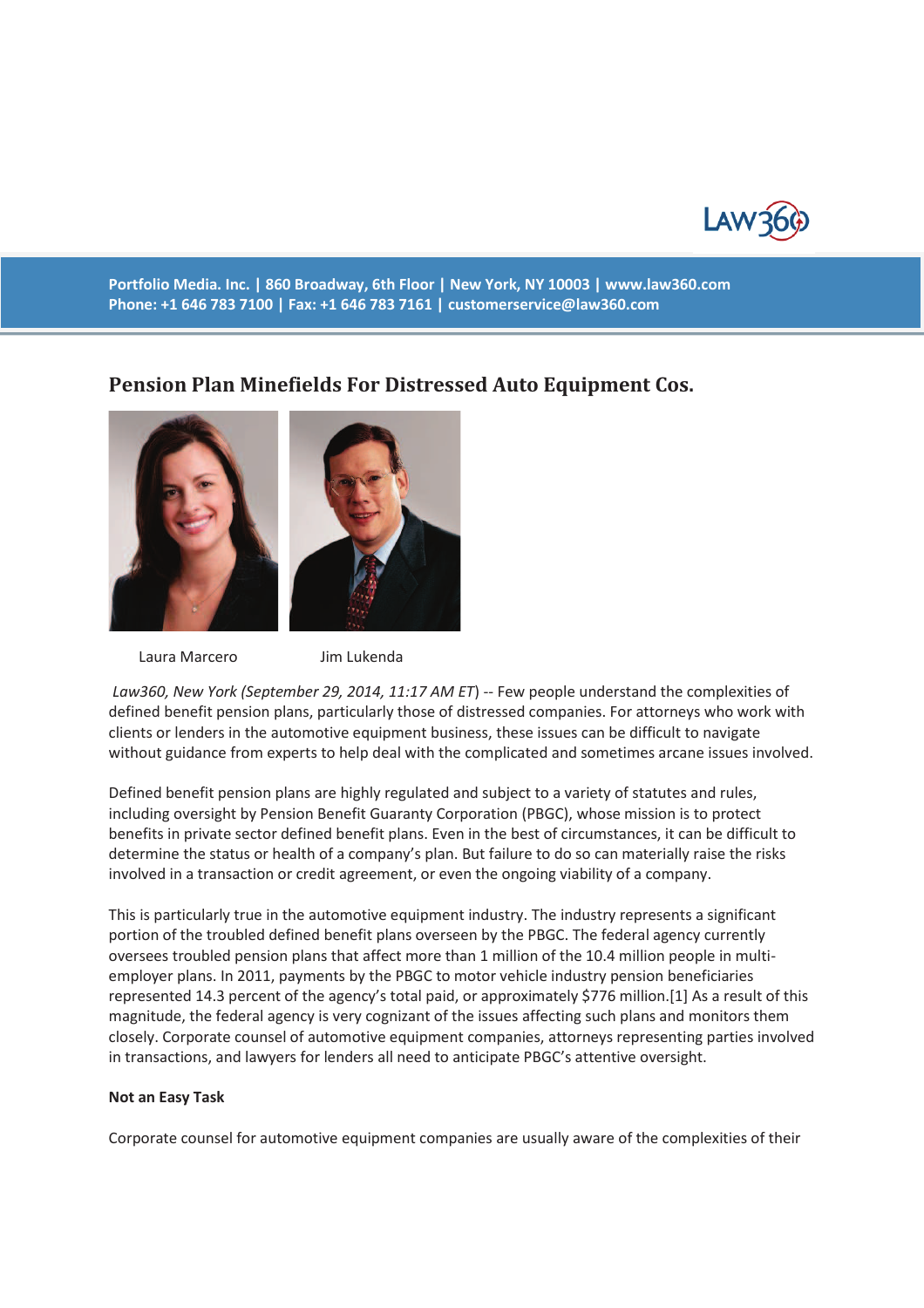own company's defined benefits plans, but they may not know the implications of an acquisition or other transaction involving another company. Detailed review of the status of an entity's pension funds is a must for them, but it is also especially important for the parties representing lenders to and buyers and sellers of companies.

A "deep-dive" review is the only way buyers and lenders can effectively analyze and understand the risks involved in a transaction or credit agreement. Failure to do so could result in the client company assuming additional obligations, causing delay in completing the transaction, or impairing the priority status of the secured loan.

Lenders' and buyers' due diligence efforts must include a thorough examination of the entity's retirement promises to its workers and retirees and the status of the related pension plans. In addition, in the case of closely held companies, appropriate inquiries and diligence must extend beyond the target into the existence and health of pension plans of other entities which share certain common ownership characteristics with the target. Companies that are considered members of a "controlled group" may be deemed responsible for the plan liabilities of the other members of the group.

## **Consequences Can be Significant**

Even though companies reflect the funded status of their pension plans on their balance sheets, different standards exist for financial reporting purposes and annual reporting to PBGC and the U.S. Department of Labor.

In the event a plan termination is threatened, the valuation of the plan's unfunded benefit obligation is determined by a third set of rules which are more conservative than those actuaries employ for plans on a going concern basis. Under these more conservative rules, a company's obligations to its pension plan are likely significantly greater than the obligation reported on the company's financial statements.

To assess the extent of the issues that may exist, companies and lenders should undertake:

- A close vetting of the numbers during due diligence
- A review of the entity's historic actions toward its plans
- An accurate appraisal of the entity's dealings with PBGC.

Clearly it is best to have experienced experts involved in this due diligence process.

In support of PBGC's mandate of protecting pension benefits, ERISA and other related statutes provide PBGC with special powers. When a contributing sponsor fails to make required contributions in excess of \$1 million, by statute, a lien is imposed on all property of the sponsor and that of all members of the controlled group. When the sponsor reaches the \$1 million threshold, it is required to file certain information with PBGC. The filing on Form 200 includes detailed financial information PBGC deems necessary for decision-making in enforcing the lien triggered by the failure to make the payments. The imposition of PBGC's lien can affect other secured lenders such as those who advance on a revolving credit basis. As the revolving credit is paid down and re-lent, PBGC's statutory lien primes the secured lender at each pay-down of the revolver.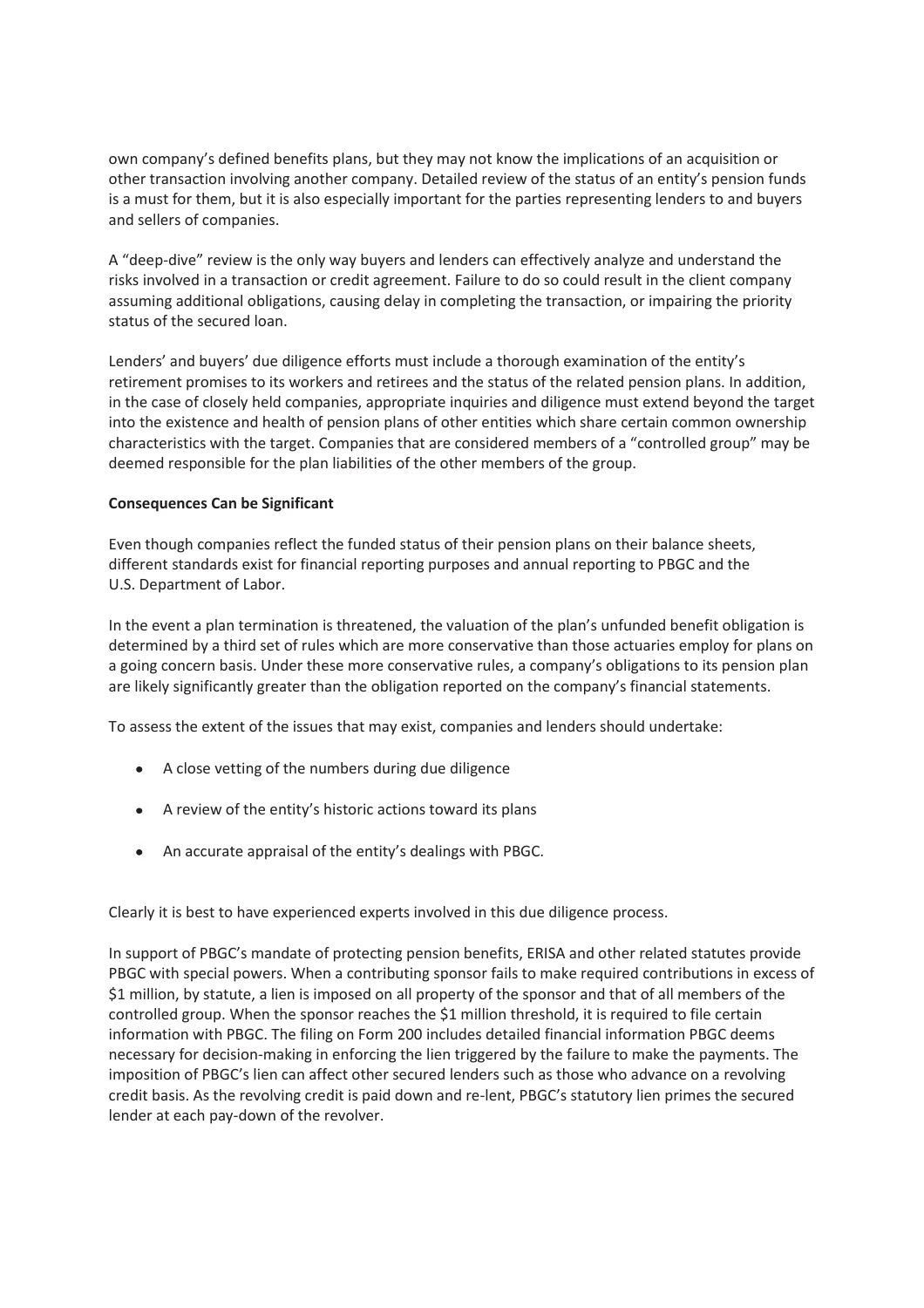This situation affects not only the status of the lender to the sponsoring entity, but also lenders to other members of the controlled group since the statutory lien extends to the assets of all members of the controlled group.

As part of any due diligence effort, lenders should be inquiring about the status of required payments not only at the potential borrower but also with other affiliated entities which would be part of a controlled group. This is particularly important in situations where a lender is considering a loan to an entity that is a subsidiary or affiliate issuing stand-alone financial statements. While the entity's status as a controlled group member should be disclosed in the Commitments and Contingencies footnote if material, the importance of such a disclosure could be overlooked, particularly in smaller, privately held companies.

There is a clear red flag to the lender if any member of a controlled group has been required to file Form 200 with PBGC. However, inquiring about missed payments below the \$1 million threshold is an early alert to the potential issues that may soon be a threat to the lender's position. This can be done during field examinations, and lenders' attorneys should consider raising these issues on an annual basis. If necessary, the lenders may find it helpful to have the borrower's CEO, CFO or general counsel certify the status of the required payments.

## **Asset Purchases May be Hazardous, Too**

Successor liability has always been an issue in merger and acquisition transactions involving entities with defined benefit pension liabilities.

A successor entity may be responsible for ERISA debts of the predecessor if:

- The successor employer had prior notice of the claim against the predecessor,
- The predecessor was able, prior to the purchase, to provide the relief requested,
- Or there was sufficient continuity in the business operations of the predecessor and successor.

It is worth noting that PBGC has pursued claims against non-U.S. controlled group members and experienced some recent success as well.

## **Avoiding the Minefields is Possible**

Despite the potential for significant complications, it is possible to navigate safely through the complexities of acquiring or lending to distressed companies with pension plans.

Foremost among the steps that must be taken is rigorous due diligence, guided by experts. Correctly carried out, this process will identify existing and potential issues, and allow potential buyers and lenders to make informed decisions about whether to proceed with the transaction or credit, and under what terms.

Among the key questions to answer are:

How overfunded/underfunded is the pension plan?